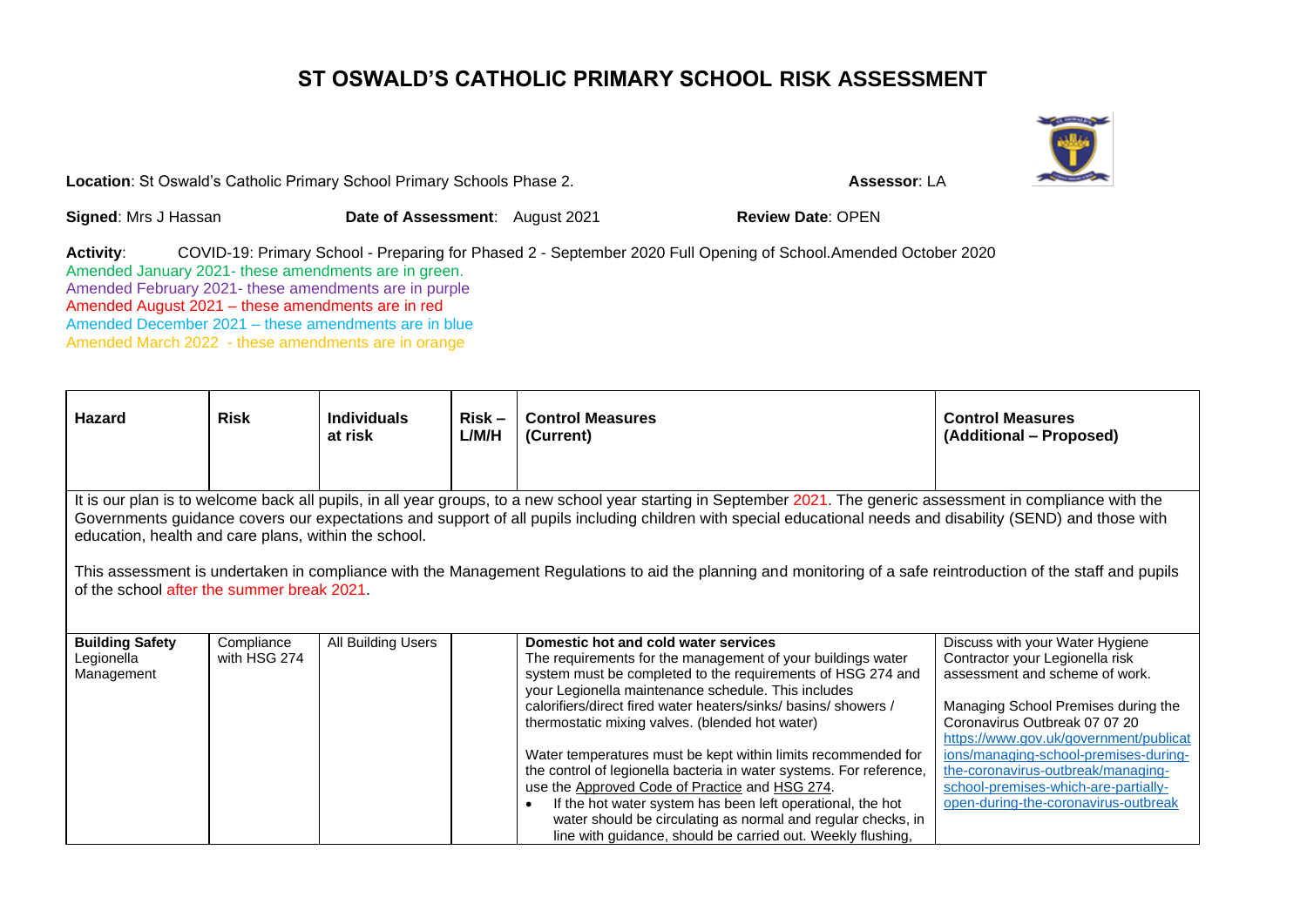|                                                                                                                                  |                                                                                             |                           | Monthly water temperature checks, etc.<br>If the hot water system has been isolated or drained down,<br>contact your water Hygiene Contractor to check and restart<br>the system<br>Maintain regular weekly flushing regimes of infrequently<br>$\bullet$<br>used outlets, for all hot water services.<br>The hot water has been circulating as normal and regular<br>$\bullet$<br>checks, in line with guidance, have been carried out.<br>Weekly flushing, Monthly water temperature checks, etc.<br>Regular weekly flushing regimes of infrequently used<br>$\bullet$<br>outlets, for all hot water services have been maintained.                                                                                                                                                                                                                                                                                                                                                                                   | The water hygiene contractor has<br>carried out recent checks.                                                                                                                                                                                                                                 |
|----------------------------------------------------------------------------------------------------------------------------------|---------------------------------------------------------------------------------------------|---------------------------|-------------------------------------------------------------------------------------------------------------------------------------------------------------------------------------------------------------------------------------------------------------------------------------------------------------------------------------------------------------------------------------------------------------------------------------------------------------------------------------------------------------------------------------------------------------------------------------------------------------------------------------------------------------------------------------------------------------------------------------------------------------------------------------------------------------------------------------------------------------------------------------------------------------------------------------------------------------------------------------------------------------------------|------------------------------------------------------------------------------------------------------------------------------------------------------------------------------------------------------------------------------------------------------------------------------------------------|
| Asbestos<br>Management                                                                                                           | Compliance<br>with Asbestos<br>Reg 12 &<br><b>HSG 264</b>                                   | All Building Users        | Inspect the building and if any damage to rooms containing or<br>suspected asbestos material, contact your asbestos consultant<br>for further advice.<br>A change of floor covering in one room has necessitated the<br>safe removal of some old floor tiles that contained asbestos.                                                                                                                                                                                                                                                                                                                                                                                                                                                                                                                                                                                                                                                                                                                                   | Any concerns discuss with your<br>Asbestos consultant.<br>Compliance with Asbestos Reg 12 &<br><b>HSG 264</b>                                                                                                                                                                                  |
| Statutory<br>Requirement for<br>Servicing of plant<br>and Equipment.<br>Pressure systems<br>Passenger Lifts<br>Lifting equipment | Compliance<br>with PSSR 00<br>LOLAR <sub>98</sub>                                           | <b>All Building Users</b> | Thorough Examination & Test is a critical component of a<br>management process to ensure the safe operation of equipment<br>whose failure through deterioration can create dangerous<br>situations, physical harm and business disruption. The statutory<br>obligations to TE&T remain in place and the HSE expects<br>dutyholders to make all reasonable efforts to arrange for TE&T<br>to be carried out within the statutory time limits. The HSE<br>strongly recommend that TE&T are completed. If a failure occurs<br>due to a safety related fault, enforcement action may be taken.                                                                                                                                                                                                                                                                                                                                                                                                                              | HSE Guidance Note to Dutyholders and<br>Inspectors.<br>https://www.hse.gov.uk/news/work-<br>equipment-coronavirus.htm<br>Required - If equipment is outside of<br>the inspection date, the school<br>management to contact their specialist<br>contractor and have the TE&T<br>completed asap. |
| <b>Building Hygiene</b><br>Deep Clean of all<br>areas of the school                                                              | Compliance<br>with current<br>hygiene<br>standards<br>published by<br>the UK<br>Government. | <b>All Building Users</b> | It is important that arrangements remain in place to ensure that<br>pupils and staff are in safe.<br>Caretaker and cleaner have specific, designated areas<br>$\bullet$<br>of the school to undertake a thorough clean and<br>disinfect of all areas and surfaces prior to reopening.<br>Cleaning sheets specifying explicit tasks to be<br>$\bullet$<br>completed every day - ie disinfect handles, etc.<br>Caretaker and cleaner to sign that specific tasks have<br>been completed.<br>Caretaker's hours to change or additional staff member<br>employed so she is in all lunchtimes to disinfect high<br>traffic areas and toilets.<br>All classrooms to safely have disinfectant stored for<br>regular use $-$ in the case of sneezing / coughing etc.<br>Hand gels, tissues, gloves to be accessible in every<br>$\bullet$<br>class and in high traffic areas, including the reception<br>foyer for visitors to use before allowed in.<br>Staff training to ensure there is consistency in terms of<br>$\bullet$ | The standard to be followed will be the<br>GOV-UK guidance COVID-19: cleaning<br>of non-healthcare settings guidance                                                                                                                                                                           |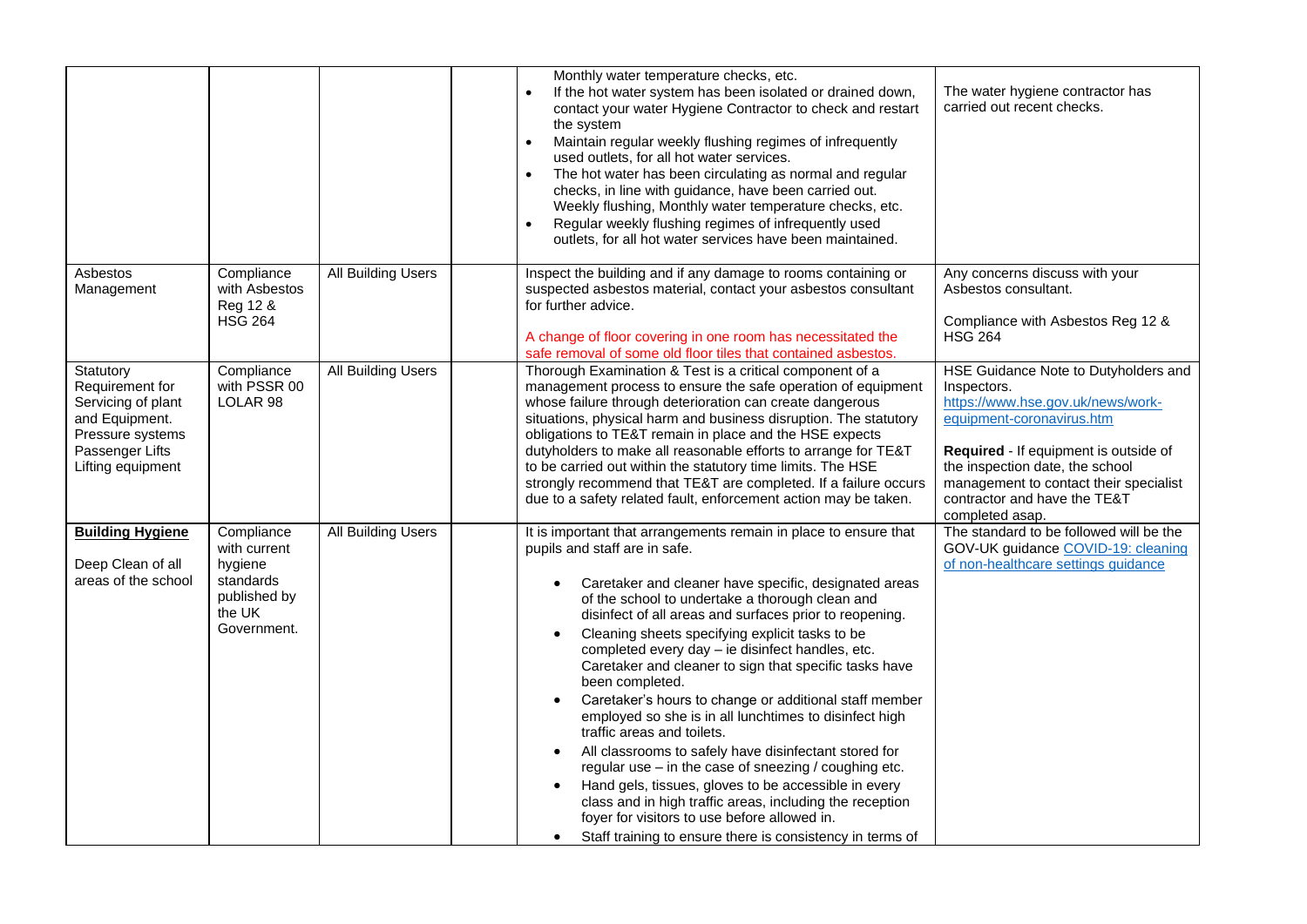|                        |                                |                   |                        | hygiene and cleaning throughout the school day.                                                                                                                                                                                                                    |                                                                                                                                                 |
|------------------------|--------------------------------|-------------------|------------------------|--------------------------------------------------------------------------------------------------------------------------------------------------------------------------------------------------------------------------------------------------------------------|-------------------------------------------------------------------------------------------------------------------------------------------------|
|                        |                                |                   |                        | Staff room to be socially distanced and additional staff<br>$\bullet$<br>area provided in the hall.                                                                                                                                                                |                                                                                                                                                 |
|                        |                                |                   |                        | Lidded bins are available in all classes and will be<br>sanitized regularly by staff throughout the day. The<br>caretaker to empty bins each day.                                                                                                                  |                                                                                                                                                 |
|                        |                                |                   |                        | All hand dryers to be disconnected and paper towels<br>$\bullet$<br>available in every classroom and replenished as<br>necessary throughout the day by SLT.                                                                                                        |                                                                                                                                                 |
|                        |                                |                   |                        | Signage to remind staff and pupils of cleaning<br>$\bullet$<br>procedures.                                                                                                                                                                                         |                                                                                                                                                 |
|                        |                                |                   |                        | No children to access the water fountains - adults must<br>$\bullet$<br>fill water bottles for their group and sanitize the water<br>fountain afterwards.                                                                                                          |                                                                                                                                                 |
|                        |                                |                   |                        | Photocopier is not available for general use. Any<br>$\bullet$<br>photocopying to be completed by SLT or admin and<br>sanitized after each use.                                                                                                                    |                                                                                                                                                 |
|                        |                                |                   |                        | No extra-curricular clubs in the Autumn term- only<br>$\bullet$<br>Care Love Learn breakfast and afterschool wrap<br>around care to be operating to allow cleaners to<br>operate a regular cleaning rota.                                                          |                                                                                                                                                 |
|                        |                                |                   |                        | Limited extra curricular clubs during the Autumn term -<br>$\bullet$<br>looking to increase gradually during the Spring term -<br>circumstances allowing.                                                                                                          |                                                                                                                                                 |
|                        |                                |                   |                        | Staff room in hall removed and all staff back in<br>$\bullet$<br>designated staffroom. Air purifier purchased for<br>staffroom.                                                                                                                                    |                                                                                                                                                 |
|                        |                                |                   |                        | Photocopier available to staff for 90 minutes each<br>$\bullet$<br>morning                                                                                                                                                                                         |                                                                                                                                                 |
|                        |                                |                   |                        | Extra curricular clubs in the hall restarted in Spring term<br>PE lessons in the hall restarted                                                                                                                                                                    |                                                                                                                                                 |
|                        |                                |                   |                        | Phase collective worships restarted in the hall                                                                                                                                                                                                                    |                                                                                                                                                 |
| <b>Building Users.</b> | HSWA 74                        | Pupils, staff and |                        |                                                                                                                                                                                                                                                                    | Government guidance.                                                                                                                            |
| Ventilation.           | W(HSW)R92<br>DoE BB103.        | visitors.         | $\bullet$              | Ventilation of the building and classrooms is important to<br>reduce natural pollutants, provide fresh air to enable pupils                                                                                                                                        | DoE BB101 Ventilation in schools.                                                                                                               |
|                        | <b>Building</b><br>Regulations |                   | $\bullet$<br>$\bullet$ | to stay alert and potentially with other hygiene measures<br>reduce the life cycle of the coronavirus.<br>All staff to ensure that classroom windows and doors are<br>open to promote through ventilation.<br>Staff to check readings on CO2 monitors and increase | Do Not Use the fire extinguishers as a<br>door wedge. Use of a Dorgard Hold<br>Open Door Retainer should be used,<br>Compliant to BS7273-4 2007 |
|                        |                                |                   | $\bullet$              | ventilation if 1500 is reached<br>Staff room to have air purifier plugged in an operational<br>throughout the school day                                                                                                                                           | CO <sub>2</sub> monitors to be used in all<br>classrooms, staffroom and offices.                                                                |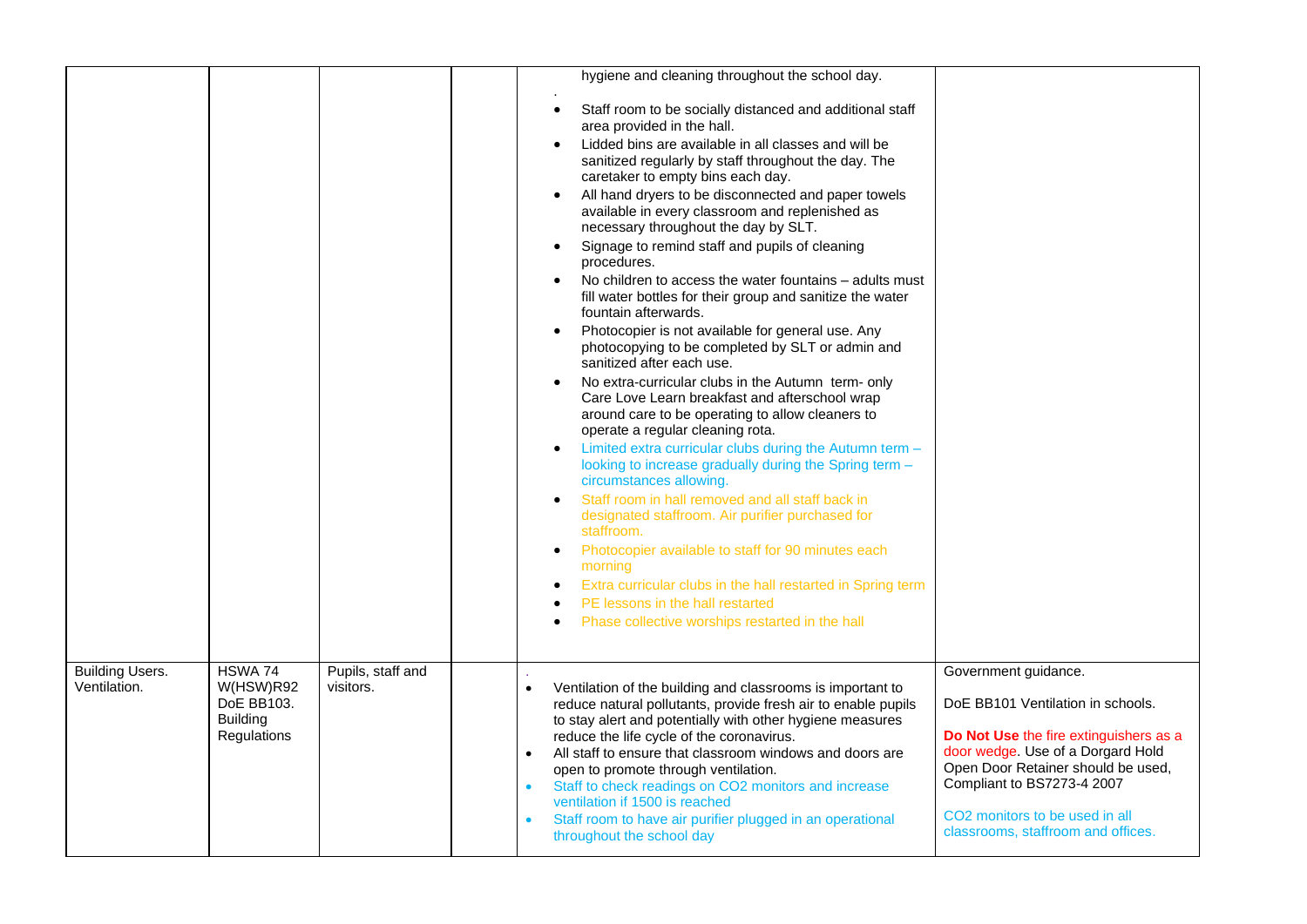|                  |                                                   |                               | $\bullet$<br>$\bullet$<br>$\bullet$                                                                                                                                                | If the door has to be wedged open, ensure the Building Fire<br>Plan is amended to state that if the room is left unoccupied,<br>that the door is closed. On evacuation the wedge must be<br>removed.<br>Intermediate fire doors along the escape route can only be<br>left open if there are fitted with a magnetic hold open device<br>linked to the fire alarm, or a device such as the Dorgard.<br>Perimeter fences to be locked to ensure the site is safe.                                                                                                                                                                                                                                                                                                                                                                                                                                                                           |                                                                                                                                                                                                                                                                                                                                                                                |
|------------------|---------------------------------------------------|-------------------------------|------------------------------------------------------------------------------------------------------------------------------------------------------------------------------------|-------------------------------------------------------------------------------------------------------------------------------------------------------------------------------------------------------------------------------------------------------------------------------------------------------------------------------------------------------------------------------------------------------------------------------------------------------------------------------------------------------------------------------------------------------------------------------------------------------------------------------------------------------------------------------------------------------------------------------------------------------------------------------------------------------------------------------------------------------------------------------------------------------------------------------------------|--------------------------------------------------------------------------------------------------------------------------------------------------------------------------------------------------------------------------------------------------------------------------------------------------------------------------------------------------------------------------------|
| Fire Management  | Compliance<br>with the<br>RR(FS)O<br><b>BB100</b> | All Building Users            | $\bullet$<br>$\bullet$<br>$\bullet$<br>$\bullet$<br>$\bullet$<br>$\bullet$<br>$\bullet$<br>$\bullet$<br>priority.<br>$\bullet$<br>$\bullet$<br>$\bullet$<br>$\bullet$<br>$\bullet$ | Fire management plan reviewed and updated.<br>Prior to the increased occupancy of the school:<br>Physically test the fire alarm system and emergency lights<br>are operational.<br>Weekly checks of alarm system have been maintained.<br>Carry out regular hazard spotting to identify escape route<br>obstructions.<br>Check that all fire doors are operational.<br>Fire drills will continue to be held as normal.<br>All pupils going in to unfamiliar classrooms to be made<br>familiar of procedures should the fire alarm go off, as a<br>All staff to be made familiar of PEEPs for all pupils who are<br>unfamiliar to them.<br>Any additional disinfectant to be stored correctly and in<br>accordance with regulations.<br>Clear signage to support fire alarm systems<br>All staff to familiarise themselves with fire systems for each<br>classroom they are working in.<br>Fire drill to be carried out in the first week. | Record details of maintenance and<br>equipment tests in the building Fire<br>Log-Book/Management file                                                                                                                                                                                                                                                                          |
| Catering service | <b>HSW 74</b>                                     | Pupils, Staff and<br>Visitors | $\bullet$<br>$\bullet$<br>$\bullet$<br>$\bullet$<br>$\bullet$<br>$\bullet$                                                                                                         | Discussions held with Dolce regarding continued<br>arrangements for Autumn term. Re-usable covered meal<br>containers with lids purchased.<br>Pupils to eat lunch in classroom, supervised by welfare<br>assistants or teacher/TA, prior to going onto playground<br>Lunch period to be extended and staggered to allow for<br>spacing of phase groups.<br>Tables to be cleaned after eating.<br>Pupils who bring a packed lunch will eat in class<br>Food boxes will be available for families of children in<br>receipt of FSM to be collected weekly.                                                                                                                                                                                                                                                                                                                                                                                  | The school SLT to provide specific<br>management details<br>•Classes to eat lunch in classroom.<br>Staff to bring hot lunches to classroom<br>in takeaway containers<br>•Classes to either eat then play or play<br>then eat to maximise use of playground<br>area<br>•Lunchtime staggered for EYFS/KS1<br>and LKS2/UKS2<br>Welfare assistants allocated to specific<br>phases |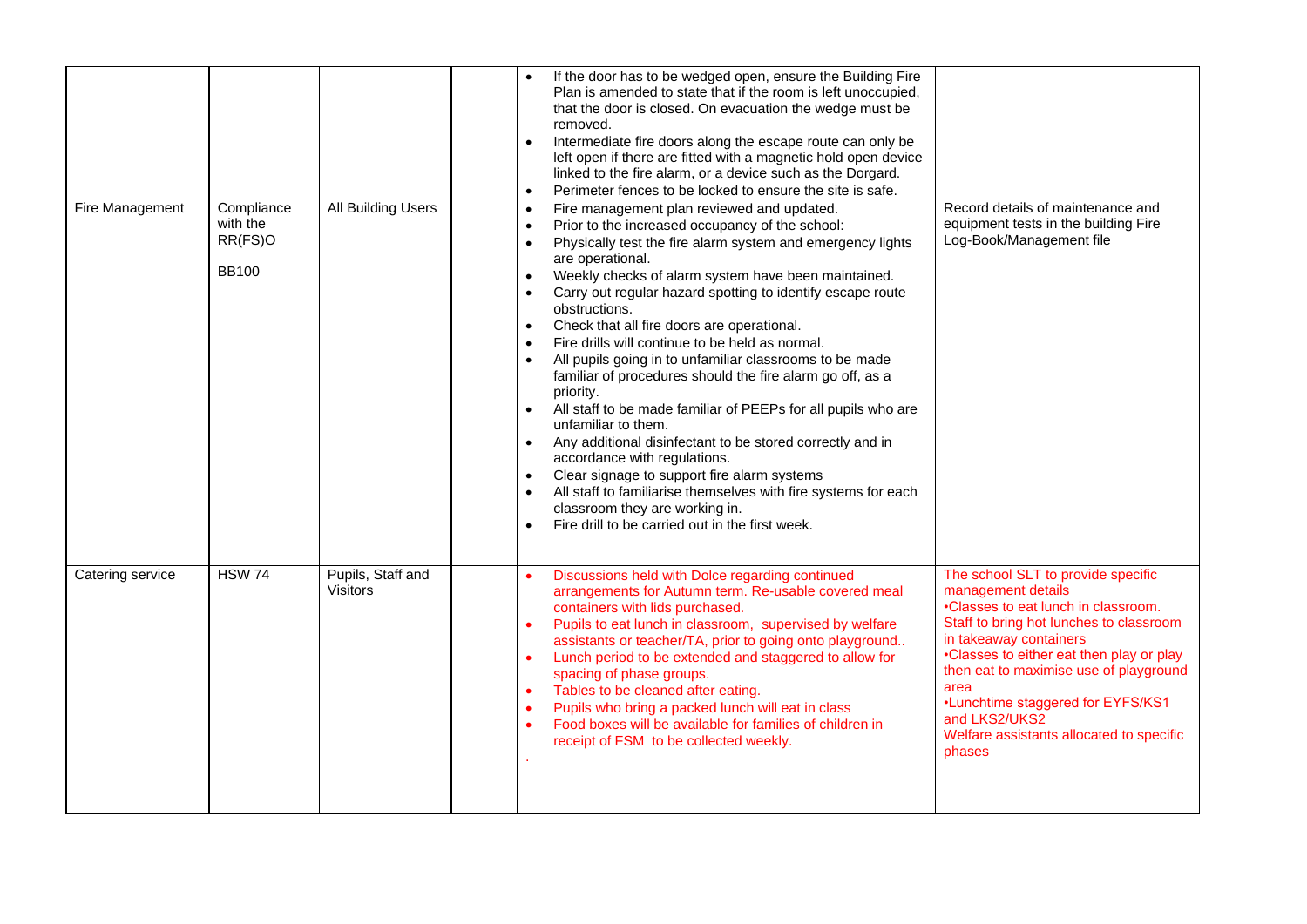| Communicate with<br>Contractors                                                                                      | HSWA 74                                  | Pupils, Staff and<br>visitors. | During the summer holiday period maintenance or remedial work<br>may be undertaken. Contractors will be contacted and it will be<br>impressed on them that where possible such work must be<br>completed before the start of the new school term. Work<br>includes cleaning, catering, adaptations, inspection and<br>maintenance of equipment.<br>Contractors and suppliers will be told not to enter the school if<br>they are displaying any symptoms of coronavirus (following the<br>COVID-19: guidance for households with possible coronavirus<br>infection)<br>Observe good hygiene practice.<br>$\bullet$<br>Contractors to sign in and out as is normal practice<br>$\bullet$<br>Consider times when contractors can complete work either<br>$\bullet$<br>before or after the school day.                                                                            | Managing School Premises during the<br>Coronavirus Outbreak 07 07 20<br>https://www.gov.uk/government/publicat<br>ions/managing-school-premises-during-<br>the-coronavirus-outbreak/managing-<br>school-premises-which-are-partially-<br>open-during-the-coronavirus-outbreak<br>Use signs, posters and regular<br>reminders to raise awareness.                                                                                                                                                                                               |
|----------------------------------------------------------------------------------------------------------------------|------------------------------------------|--------------------------------|--------------------------------------------------------------------------------------------------------------------------------------------------------------------------------------------------------------------------------------------------------------------------------------------------------------------------------------------------------------------------------------------------------------------------------------------------------------------------------------------------------------------------------------------------------------------------------------------------------------------------------------------------------------------------------------------------------------------------------------------------------------------------------------------------------------------------------------------------------------------------------|------------------------------------------------------------------------------------------------------------------------------------------------------------------------------------------------------------------------------------------------------------------------------------------------------------------------------------------------------------------------------------------------------------------------------------------------------------------------------------------------------------------------------------------------|
| Management of<br><b>Access Control to</b><br>and from the<br>building.<br>General principles.                        | HSWA 74                                  | Pupils, staff and<br>visitors  | In order to continue the well-ordered entry and exit from school<br>the following routes/drop off points will be used and must be<br>adhered to:<br>Children in Owlets, Eaglets and Sparrows will be dropped<br>$\bullet$<br>off at the main gate in the morning and will line up with their<br>class on the KS1 playground prior to being taken to class by<br>their teachers. Parents will come onto KS1 playground at<br>the end of the day via the main gate.<br>Children in all other classes will enter via the gates on KS2<br>$\bullet$<br>playground before going straight to class. Parents will come<br>onto KS2 playground at the end of the day via the gate on<br>the pathway.                                                                                                                                                                                   | GOV.UK Guidance.<br>Staying Alert and Safe (Social<br>Distancing) 04 06 20<br>https://www.gov.uk/government/publicat<br>ions/staying-alert-and-safe-social-<br>distancing/staying-alert-and-safe-social-<br>distancing                                                                                                                                                                                                                                                                                                                         |
| <b>Test and Trace</b><br>Maintaining records<br>of staff and visitors<br>to support the NHS<br><b>Test and Trace</b> | Support the<br>management<br>of COVID-19 | Staff and all<br>visitors      | The school already operate an electronic signing in/out system<br>of recording visitors.<br>The following information would be required by the Test and<br>trace operators and therefore must be made available if<br>requested by the NHS:<br>Staff<br>the names of staff who work at the premises<br>$\bullet$<br>a contact phone number for each member of staff<br>$\bullet$<br>the dates and times that staff are at work<br>$\bullet$<br><b>Visitors</b><br>the name of the visitor. If there is more than one person,<br>then you can record the name of the 'lead member' of the<br>group and the number of people in the group<br>a contact phone number for each visitor, or for the lead<br>$\bullet$<br>member of a group.<br>date of visit, arrival time and departure time<br>$\bullet$<br>the name of the member of staff who they are meeting, or<br>$\bullet$ | Maintaining Records of staff Customers<br>and Visitors to Support NHS Test and<br>Trace. 02 07 20<br>https://www.gov.uk/guidance/maintainin<br>g-records-of-staff-customers-and-<br>visitors-to-support-nhs-test-and-<br>trace?utm_source=e159c002-348d-<br>40e9-892a-<br>656cc5916a0f&utm_medium=email&ut<br>m_campaign=govuk-<br>notifications&utm_content=daily<br>Staff and pupil details are held by the<br>school<br>Recorded on the signing in system<br>Help contain any outbreak by following<br>local health protection team advice. |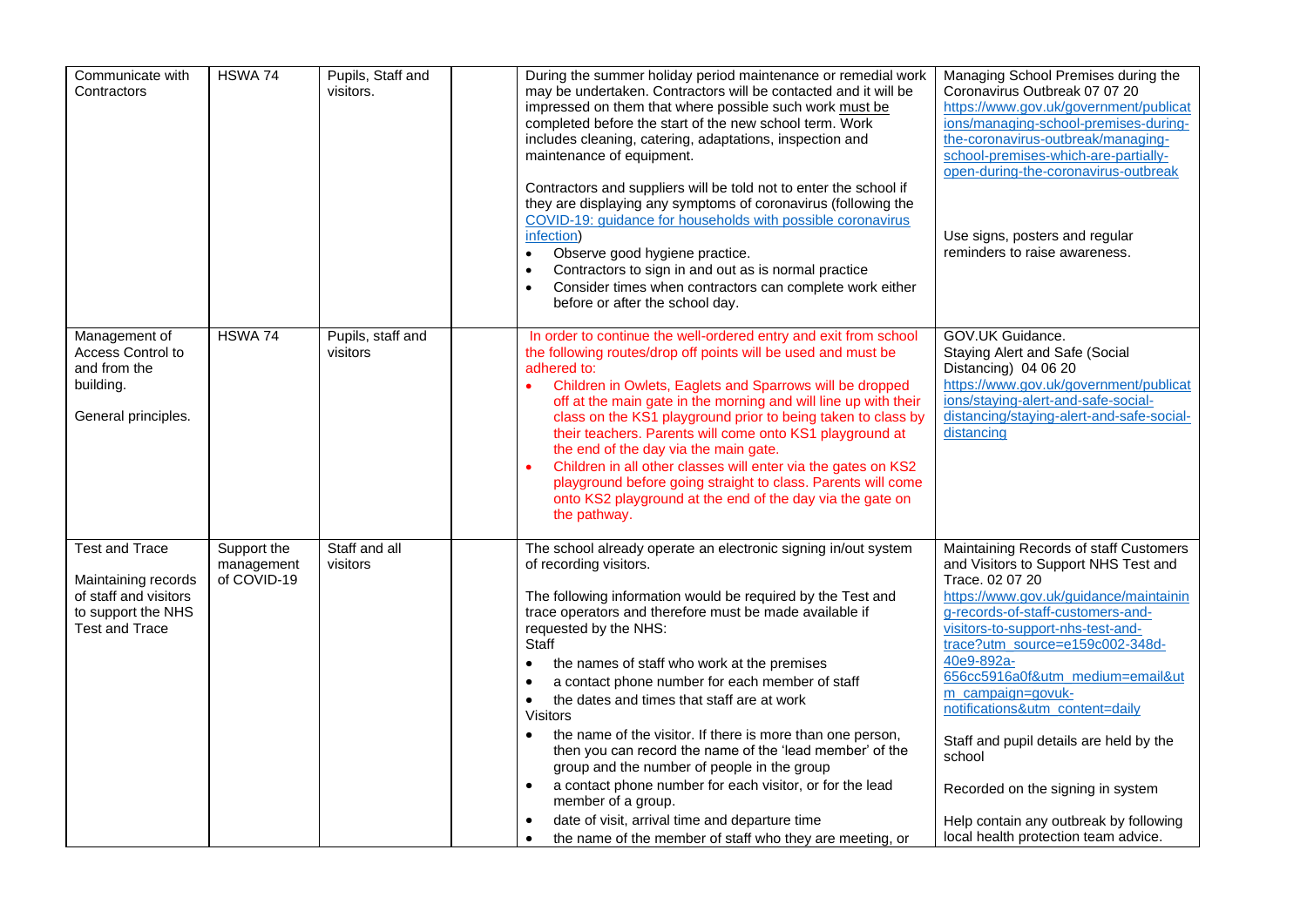|                                                                       |                      |                               | activity being delivered on behalf of the school.                                                                                                                                                                                                                                                                                                                                                                                                                                                                                                                                                                                                                                                                                                                                                                                                                                                                                                                                                                                                                                                                                                                                                                                                                                                                                                                                                                          |                                                                                                                          |
|-----------------------------------------------------------------------|----------------------|-------------------------------|----------------------------------------------------------------------------------------------------------------------------------------------------------------------------------------------------------------------------------------------------------------------------------------------------------------------------------------------------------------------------------------------------------------------------------------------------------------------------------------------------------------------------------------------------------------------------------------------------------------------------------------------------------------------------------------------------------------------------------------------------------------------------------------------------------------------------------------------------------------------------------------------------------------------------------------------------------------------------------------------------------------------------------------------------------------------------------------------------------------------------------------------------------------------------------------------------------------------------------------------------------------------------------------------------------------------------------------------------------------------------------------------------------------------------|--------------------------------------------------------------------------------------------------------------------------|
| <b>Lateral Flow testing</b><br>Control of virus<br>transmission       |                      |                               | Staff are to conduct twice weekly lateral flow testing 3-4<br>days apart - there is a separate full risk assessment for<br>lateral flow testing<br>Testing to continue until the end of March                                                                                                                                                                                                                                                                                                                                                                                                                                                                                                                                                                                                                                                                                                                                                                                                                                                                                                                                                                                                                                                                                                                                                                                                                              | Provided with home test kits and full<br>training- all adults in school have<br>access to these                          |
| Communicating with<br>parents on changes                              | Safety of<br>others. | Pupils, staff and<br>parents. | Parents receive emails, texts and updates on the school<br>$\bullet$<br>website and twitter along with announcements on their<br>child's Seesaw account to ensure that all information is<br>shared quickly and effectively.                                                                                                                                                                                                                                                                                                                                                                                                                                                                                                                                                                                                                                                                                                                                                                                                                                                                                                                                                                                                                                                                                                                                                                                               | GOV.UK Guidance - Implementing<br>Protective Measures in Education.                                                      |
| Communication with<br>Staff<br>Protection against<br><i>infection</i> | Personal<br>safety   | Staff                         | Communication and training for staff is essential to update and<br>carryout new procedures during this challenging situation. Staff<br>will be informed about room allocations, the school plan for<br>delivering lesson topics, safeguarding measures, timetable<br>changes, the daily routine for arrival and departure times.<br>Avoiding contact with anyone with symptoms of COVID-19<br>Continue frequent hand cleaning and good respiratory<br>$\bullet$<br>hygiene practices<br>Frequent cleaning of all room hard surfaces, furniture, toys,<br>$\bullet$<br>classroom taps, door handles, etc.<br>Minimizing contact and mixing with other class bubbles.<br>$\bullet$<br>Ensuring good respiratory hygiene - promote the 'catch it,<br>$\bullet$<br>bin it, kill it' approach.<br>Daily updates delivered to the class by the teacher.<br>Staff must also inform the SLT of incidents of non-compliance,<br>suspected illness, medical support or violence by pupils,<br>including restraint.<br>Staff, Governors and SIP consulted on this Risk<br>$\bullet$<br>Assessment and asked to respond and add to it.<br>Governors to be clear on their role during the reopening<br>$\bullet$<br>with consistent communication throughout from SLT via<br>email / governor hub.<br>Communication and training for staff is essential to<br>update and carry out new procedures during this<br>challenging situation. | GOV.UK Guidance.<br>Pupils who become violent and require<br>restraint, contact your TESS officer for<br>support advice. |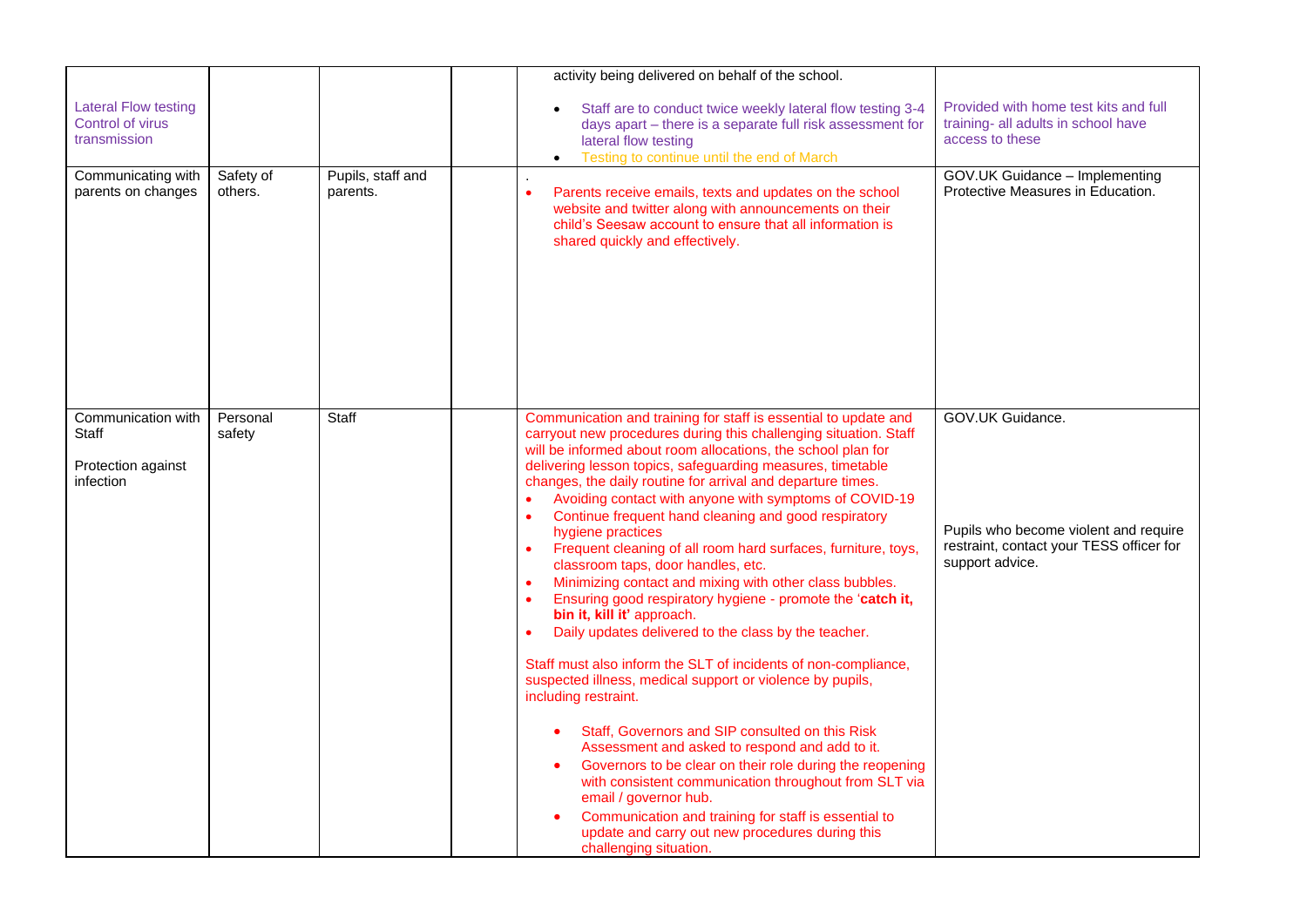| Classrooms<br>Staying Alert,<br><b>Staying Safe</b> | Working<br>environment | <b>Pupils and Staff</b>       | Stagger lunch times, break times, and the movement of<br>$\bullet$<br>pupils around the school, to reduce large groups gathering.<br>Allow phases to play together on the playgrounds and fields.<br>$\bullet$<br>Implement a packed lunch Take-Out service during lunch<br>$\bullet$<br>with pupils eating in their classroom area or outside in their<br>class groups. (weather permitting).                                                                                                                                                                                                                                                                                                                                                                                                                                                                                                                                                                                                                                                                                                   | GOV.UK Guidance.<br>The school SLT to include specific<br>detailed information for the<br>management of the school day                                                                                                                                                                                                                                                                                                                                                                                                                                             |
|-----------------------------------------------------|------------------------|-------------------------------|--------------------------------------------------------------------------------------------------------------------------------------------------------------------------------------------------------------------------------------------------------------------------------------------------------------------------------------------------------------------------------------------------------------------------------------------------------------------------------------------------------------------------------------------------------------------------------------------------------------------------------------------------------------------------------------------------------------------------------------------------------------------------------------------------------------------------------------------------------------------------------------------------------------------------------------------------------------------------------------------------------------------------------------------------------------------------------------------------|--------------------------------------------------------------------------------------------------------------------------------------------------------------------------------------------------------------------------------------------------------------------------------------------------------------------------------------------------------------------------------------------------------------------------------------------------------------------------------------------------------------------------------------------------------------------|
| <b>Personal Protective</b><br>Equipment             | Personal<br>protection | <b>Pupil and Staff</b>        | Wearing a face covering or face mask in school is not<br>recommended by the Government at present. Except for PPE<br>that they would normally need for their topic work or to provide<br>pupil personal support.<br>Staff and pupils are not required to wear face coverings.<br>Jan 2021 Staff have been requested to wear a face covering -<br>mask or visor- in all communal areas inside school. Parents<br>entering school premises have been requested to wear a mask.<br>Staff are required to wear a face covering wherever possible<br>rather a visor as these are deemed to be less effective- gov.uk<br>February 2021 Schools Coronavirus COVID-10 operational<br>quidance<br>We will allow staff and pupils to wear face masks/PPE if they<br>wish<br>Face masks to be worn by adults in all communal areas in<br>school<br>Face masks do not need to be worn in school but may worn by<br>choice<br>See guidance link for further information.                                                                                                                                      | Safe Working in Education, Childcare<br>and Children's Social Care Settings<br>including the Use of Personal<br>Protective Equipment 16 06 20<br>https://www.gov.uk/government/publicat<br>ions/safe-working-in-education-<br>childcare-and-childrens-social-<br>care/safe-working-in-education-<br>childcare-and-childrens-social-care-<br>settings-including-the-use-of-personal-<br>protective-equipment-ppe                                                                                                                                                    |
| <b>First Aid</b>                                    | Support to<br>others   | Pupils, staff and<br>Visitors | The number of first aiders to be available within school for<br>$\bullet$<br>the general population has not changed.<br>For Nursery and Early Year classes, the need for a<br>$\bullet$<br>Paediatric first aider remains a requirement of the EYFS. If<br>this is not possible there must be someone with a First Aid<br>at Work certificate or emergency PFA are on site and carry<br>out a written risk assessment.<br>If a pupil becomes unwell with symptoms of coronavirus<br>$\bullet$<br>while in the school and needs direct personal care until they<br>can return home a fluid-resistant surgical face mask should<br>be worn by the supervising adult, if a distance of 2 metres<br>cannot be maintained.<br>If contact with the pupil/person is necessary, then gloves, an<br>$\bullet$<br>apron and a fluid-resistant surgical face mask should be<br>worn by the supervising adult.<br>Staff who have helped anyone with suspected symptoms do<br>$\bullet$<br>not need to go home and self-isolate for 14 days unless<br>they develop the symptoms themselves or the symptomatic | COVID-19 Actions for Early Years and<br>Childcare Providers during the<br>Coronavirus Outbreak. 02 07 20<br>https://www.gov.uk/government/publicat<br>ions/coronavirus-covid-19-early-years-<br>and-childcare-closures/coronavirus-<br>covid-19-early-years-and-childcare-<br>closures<br>COVID-19 Actions for Schools<br>Guidance for Full Opening - Schools<br>02 07 20<br>https://www.gov.uk/government/publicat<br>ions/actions-for-schools-during-the-<br>coronavirus-outbreak/guidance-for-full-<br>opening-schools<br>Note: as of the 18 05 20, the list of |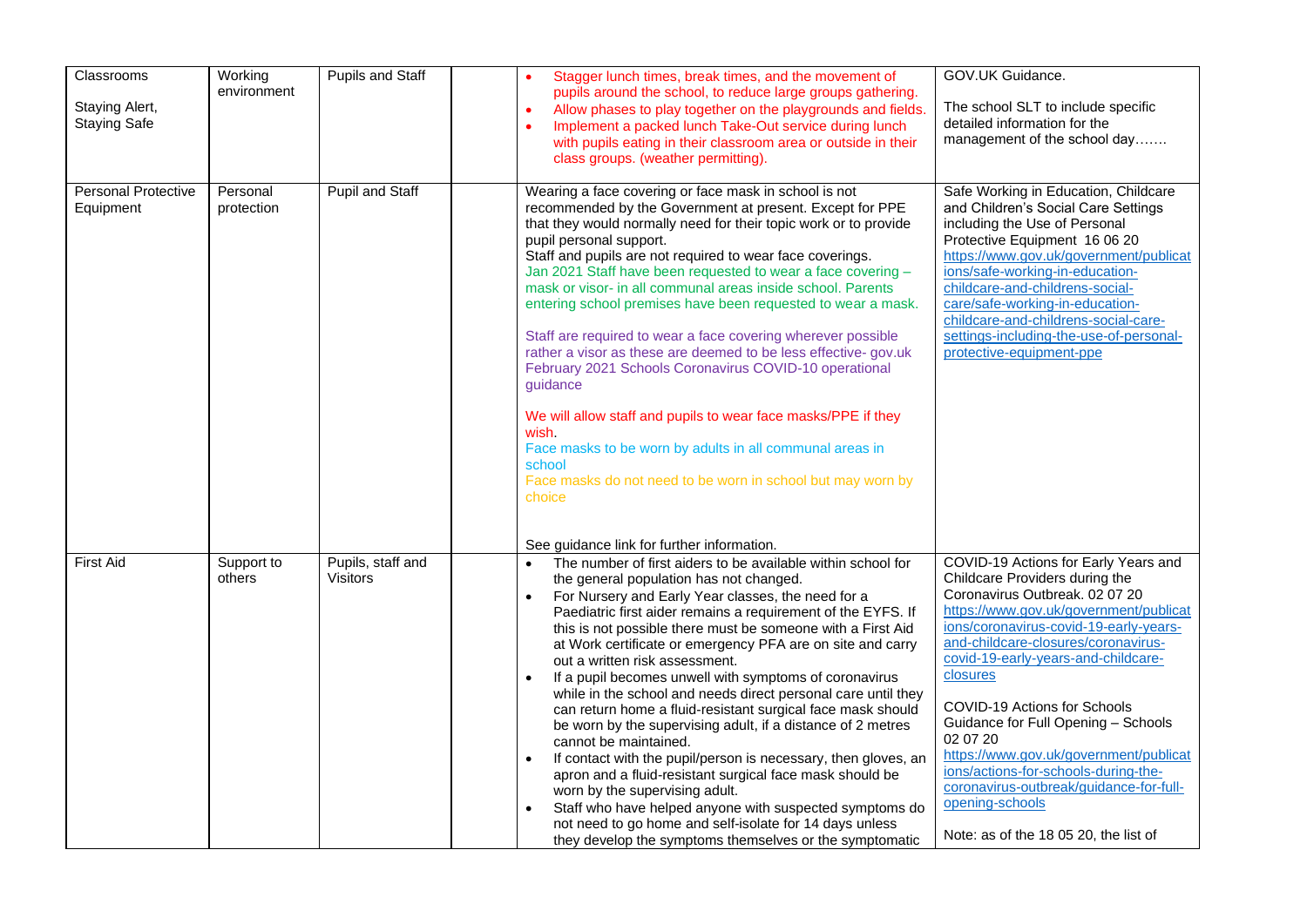|                         |                          |                  | person tests positive. Contact NHS for a test.<br>If the situation determines that there is a risk of splashing to<br>$\bullet$<br>the eyes, for example from coughing, spitting, or vomiting,<br>then eye protection should also be worn.                                                                                                                                                                                                                                                                                                                                                                                                                                                                                                                                                                                                                                                                                                                                                                                                             | symptoms now includes;<br>High Temperature 37.8°C<br>$\bullet$<br>Continuous Cough<br>$\bullet$<br>Loss of taste and smell<br>$\bullet$<br>Contact Public Health for further advice<br>on a Positive COVID test result. |
|-------------------------|--------------------------|------------------|--------------------------------------------------------------------------------------------------------------------------------------------------------------------------------------------------------------------------------------------------------------------------------------------------------------------------------------------------------------------------------------------------------------------------------------------------------------------------------------------------------------------------------------------------------------------------------------------------------------------------------------------------------------------------------------------------------------------------------------------------------------------------------------------------------------------------------------------------------------------------------------------------------------------------------------------------------------------------------------------------------------------------------------------------------|-------------------------------------------------------------------------------------------------------------------------------------------------------------------------------------------------------------------------|
| Classroom<br>Management | Staffing                 | Pupils and staff | The class will operate with a teacher and, a teaching<br>assistant. If there are any shortages of teachers, then<br>teaching assistants can be allocated to lead a group,<br>working under the direction of a teacher.<br>Utilise any unused rooms as storage for unused furniture.<br>$\bullet$<br>Change the layout of the classroom to group tables.<br>$\bullet$<br>If a pupil who is unwell or shows symptoms of COVID-19<br>$\bullet$<br>they are to be removed from the group and parents<br>informed.<br>Everyone frequently clean their hands - wash hands<br>$\bullet$<br>thoroughly for 20 seconds with soap and running water then<br>thoroughly dry them, ensuring that all parts of the hands are<br>cleaned.<br>Ensuring good respiratory hygiene - promote the 'catch it,<br>$\bullet$<br>bin it, kill it' approach<br>Frequently clean touched hard surfaces using standard<br>$\bullet$<br>detergents products.<br>Tables and chairs to be cleaned whenever there is a<br>$\bullet$<br>change in group use, using a bacterial spray. | Gov.UK guidance<br>The school SLT to include specific<br>detailed information for the<br>management of the school day                                                                                                   |
| Early Years classes     | Nursery and<br>Reception |                  | Early years groups in school should:<br>Ensure play equipment that is used is appropriately cleaned<br>$\bullet$<br>after use by small groups of children.<br>Paediatric first aid cover - see first aid section above<br>$\bullet$<br>Review where required the EHCP and other support plans<br>$\bullet$<br>of the named pupils.                                                                                                                                                                                                                                                                                                                                                                                                                                                                                                                                                                                                                                                                                                                     | Where safety and/or management<br>concerns remain, these should be<br>discussed with the school management<br>and options identified for further<br>discussion with the local authority or<br>trust.                    |
| Classes                 | Year 1 to 6              | Pupils and Staff | Classes will work and stay together indoors.<br>EHCP and other support plans of named pupils to be<br>reviewed.<br>Curriculum timetable has been refreshed:<br>$\bullet$<br>All classrooms can be accessed directly from outside to<br>avoid congestion in corridors.<br>Consideration given to which topics will be delivered,                                                                                                                                                                                                                                                                                                                                                                                                                                                                                                                                                                                                                                                                                                                        | The schools behaviour policy and<br>pupils code of conduct remains in force.<br>The school SLT to include specific<br>detailed information for the<br>management control of the school.                                 |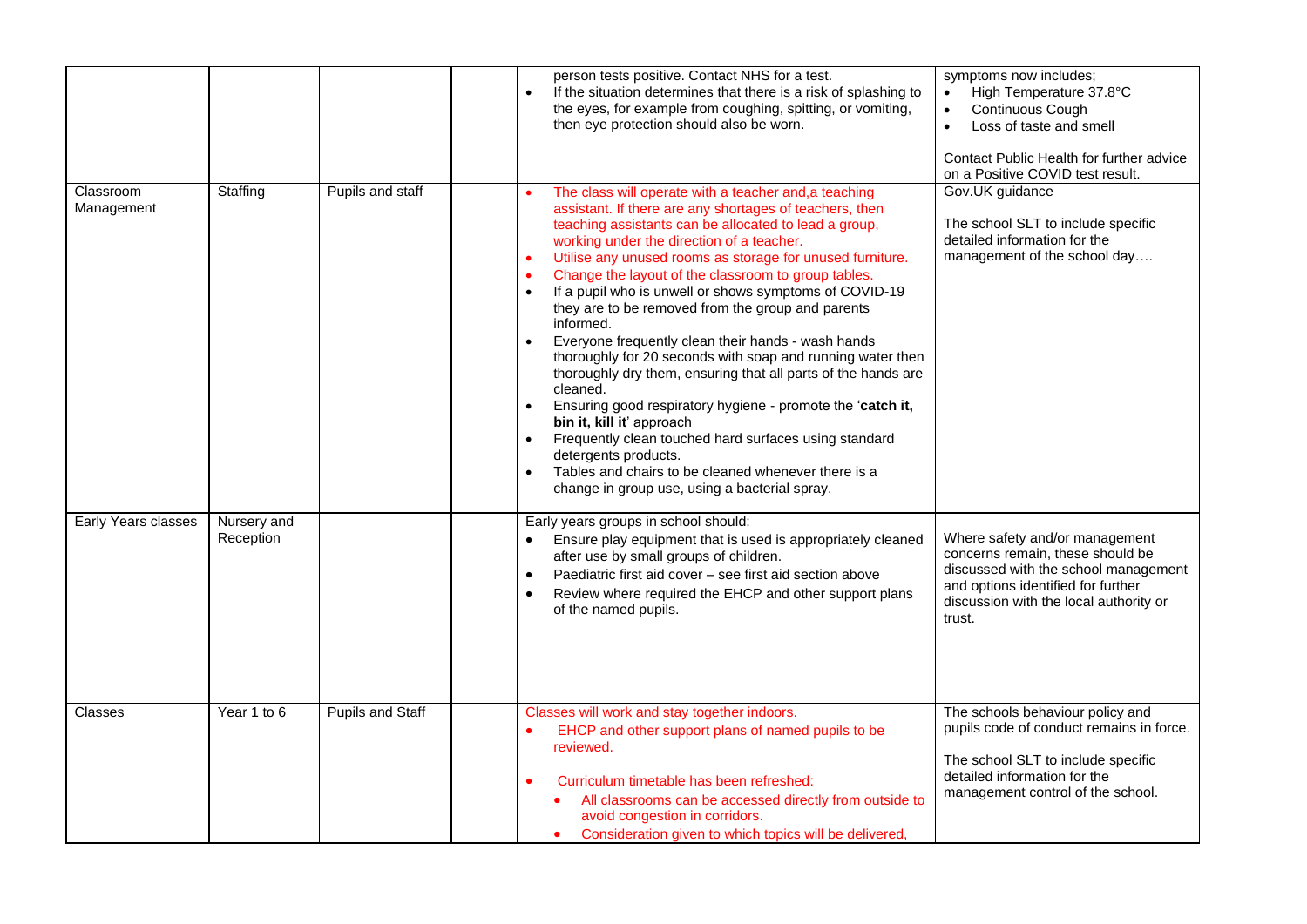| how and when.<br>Change the layout of the classroom furniture to work in<br>groups<br>Timetable and selection of specialist facilities designed<br>to reduce movement around the building.<br>Consider which lessons or classroom activities could<br>take place outdoors and when. (Subject to weather)<br>Outdoor activities to be timetabled and zoned and staff<br>to adhere to identified times so there is no mixing of<br>pupils.<br>Break times (including lunch) staggered, so that not all<br>$\bullet$<br>pupils are moving around the school at the same time. (<br>Cloakrooms are back in use.<br>Clear signage is in every single classroom used<br>directing pupils to rules to adhere to and safety<br>expectations.<br>All pupils to bring in their own water bottle each day.<br>Nothing can be provided by school.<br>Staff are prepared for any possible disclosures and are<br>familiar with protocol should a disclosure be made.<br>Report straight to one of the DSLs.<br>Individual equipment to be maintained- however,<br>$\bullet$<br>subject resources can be shared.<br>Pupils are only to bring minimum resources to school<br>which they will keep with them.<br>Y6 mobile phones will be collected in - if pupils must<br>bring a phone, it is their responsibility and it must be<br>switched off and kept in the classroom phone box<br>through the day.<br>Self-marking will be used as much as possible so that<br>staff are not handling paper and books.<br>Risk assessments to be carried out of individual pupils<br>who need additional support and may potentially<br>display anti-social behaviour.<br>Pupils will only access their zone in the school building.<br>This is their identified classroom, toilets and outdoor<br>area.<br>Assemblies will take place in classrooms and are<br>currently suspended. These will either be delivered<br>virtually or by the class teacher.<br>Toilets to be monitored by staff to ensure pupils are<br>socially distancing and crossing in corridors is limited.<br>Staff to carry out pastoral work with children as a<br>priority including work to support pupils who are<br>anxious using our Emotional Aware Schools resources<br>to help. Pastoral, wellbeing work is a priority across |  |  |  |  |
|---------------------------------------------------------------------------------------------------------------------------------------------------------------------------------------------------------------------------------------------------------------------------------------------------------------------------------------------------------------------------------------------------------------------------------------------------------------------------------------------------------------------------------------------------------------------------------------------------------------------------------------------------------------------------------------------------------------------------------------------------------------------------------------------------------------------------------------------------------------------------------------------------------------------------------------------------------------------------------------------------------------------------------------------------------------------------------------------------------------------------------------------------------------------------------------------------------------------------------------------------------------------------------------------------------------------------------------------------------------------------------------------------------------------------------------------------------------------------------------------------------------------------------------------------------------------------------------------------------------------------------------------------------------------------------------------------------------------------------------------------------------------------------------------------------------------------------------------------------------------------------------------------------------------------------------------------------------------------------------------------------------------------------------------------------------------------------------------------------------------------------------------------------------------------------------------------------------------------------------------------------------------------------------|--|--|--|--|
|                                                                                                                                                                                                                                                                                                                                                                                                                                                                                                                                                                                                                                                                                                                                                                                                                                                                                                                                                                                                                                                                                                                                                                                                                                                                                                                                                                                                                                                                                                                                                                                                                                                                                                                                                                                                                                                                                                                                                                                                                                                                                                                                                                                                                                                                                       |  |  |  |  |
|                                                                                                                                                                                                                                                                                                                                                                                                                                                                                                                                                                                                                                                                                                                                                                                                                                                                                                                                                                                                                                                                                                                                                                                                                                                                                                                                                                                                                                                                                                                                                                                                                                                                                                                                                                                                                                                                                                                                                                                                                                                                                                                                                                                                                                                                                       |  |  |  |  |
|                                                                                                                                                                                                                                                                                                                                                                                                                                                                                                                                                                                                                                                                                                                                                                                                                                                                                                                                                                                                                                                                                                                                                                                                                                                                                                                                                                                                                                                                                                                                                                                                                                                                                                                                                                                                                                                                                                                                                                                                                                                                                                                                                                                                                                                                                       |  |  |  |  |
|                                                                                                                                                                                                                                                                                                                                                                                                                                                                                                                                                                                                                                                                                                                                                                                                                                                                                                                                                                                                                                                                                                                                                                                                                                                                                                                                                                                                                                                                                                                                                                                                                                                                                                                                                                                                                                                                                                                                                                                                                                                                                                                                                                                                                                                                                       |  |  |  |  |
|                                                                                                                                                                                                                                                                                                                                                                                                                                                                                                                                                                                                                                                                                                                                                                                                                                                                                                                                                                                                                                                                                                                                                                                                                                                                                                                                                                                                                                                                                                                                                                                                                                                                                                                                                                                                                                                                                                                                                                                                                                                                                                                                                                                                                                                                                       |  |  |  |  |
|                                                                                                                                                                                                                                                                                                                                                                                                                                                                                                                                                                                                                                                                                                                                                                                                                                                                                                                                                                                                                                                                                                                                                                                                                                                                                                                                                                                                                                                                                                                                                                                                                                                                                                                                                                                                                                                                                                                                                                                                                                                                                                                                                                                                                                                                                       |  |  |  |  |
|                                                                                                                                                                                                                                                                                                                                                                                                                                                                                                                                                                                                                                                                                                                                                                                                                                                                                                                                                                                                                                                                                                                                                                                                                                                                                                                                                                                                                                                                                                                                                                                                                                                                                                                                                                                                                                                                                                                                                                                                                                                                                                                                                                                                                                                                                       |  |  |  |  |
|                                                                                                                                                                                                                                                                                                                                                                                                                                                                                                                                                                                                                                                                                                                                                                                                                                                                                                                                                                                                                                                                                                                                                                                                                                                                                                                                                                                                                                                                                                                                                                                                                                                                                                                                                                                                                                                                                                                                                                                                                                                                                                                                                                                                                                                                                       |  |  |  |  |
|                                                                                                                                                                                                                                                                                                                                                                                                                                                                                                                                                                                                                                                                                                                                                                                                                                                                                                                                                                                                                                                                                                                                                                                                                                                                                                                                                                                                                                                                                                                                                                                                                                                                                                                                                                                                                                                                                                                                                                                                                                                                                                                                                                                                                                                                                       |  |  |  |  |
|                                                                                                                                                                                                                                                                                                                                                                                                                                                                                                                                                                                                                                                                                                                                                                                                                                                                                                                                                                                                                                                                                                                                                                                                                                                                                                                                                                                                                                                                                                                                                                                                                                                                                                                                                                                                                                                                                                                                                                                                                                                                                                                                                                                                                                                                                       |  |  |  |  |
|                                                                                                                                                                                                                                                                                                                                                                                                                                                                                                                                                                                                                                                                                                                                                                                                                                                                                                                                                                                                                                                                                                                                                                                                                                                                                                                                                                                                                                                                                                                                                                                                                                                                                                                                                                                                                                                                                                                                                                                                                                                                                                                                                                                                                                                                                       |  |  |  |  |
|                                                                                                                                                                                                                                                                                                                                                                                                                                                                                                                                                                                                                                                                                                                                                                                                                                                                                                                                                                                                                                                                                                                                                                                                                                                                                                                                                                                                                                                                                                                                                                                                                                                                                                                                                                                                                                                                                                                                                                                                                                                                                                                                                                                                                                                                                       |  |  |  |  |
|                                                                                                                                                                                                                                                                                                                                                                                                                                                                                                                                                                                                                                                                                                                                                                                                                                                                                                                                                                                                                                                                                                                                                                                                                                                                                                                                                                                                                                                                                                                                                                                                                                                                                                                                                                                                                                                                                                                                                                                                                                                                                                                                                                                                                                                                                       |  |  |  |  |
|                                                                                                                                                                                                                                                                                                                                                                                                                                                                                                                                                                                                                                                                                                                                                                                                                                                                                                                                                                                                                                                                                                                                                                                                                                                                                                                                                                                                                                                                                                                                                                                                                                                                                                                                                                                                                                                                                                                                                                                                                                                                                                                                                                                                                                                                                       |  |  |  |  |
|                                                                                                                                                                                                                                                                                                                                                                                                                                                                                                                                                                                                                                                                                                                                                                                                                                                                                                                                                                                                                                                                                                                                                                                                                                                                                                                                                                                                                                                                                                                                                                                                                                                                                                                                                                                                                                                                                                                                                                                                                                                                                                                                                                                                                                                                                       |  |  |  |  |
|                                                                                                                                                                                                                                                                                                                                                                                                                                                                                                                                                                                                                                                                                                                                                                                                                                                                                                                                                                                                                                                                                                                                                                                                                                                                                                                                                                                                                                                                                                                                                                                                                                                                                                                                                                                                                                                                                                                                                                                                                                                                                                                                                                                                                                                                                       |  |  |  |  |
|                                                                                                                                                                                                                                                                                                                                                                                                                                                                                                                                                                                                                                                                                                                                                                                                                                                                                                                                                                                                                                                                                                                                                                                                                                                                                                                                                                                                                                                                                                                                                                                                                                                                                                                                                                                                                                                                                                                                                                                                                                                                                                                                                                                                                                                                                       |  |  |  |  |
|                                                                                                                                                                                                                                                                                                                                                                                                                                                                                                                                                                                                                                                                                                                                                                                                                                                                                                                                                                                                                                                                                                                                                                                                                                                                                                                                                                                                                                                                                                                                                                                                                                                                                                                                                                                                                                                                                                                                                                                                                                                                                                                                                                                                                                                                                       |  |  |  |  |
|                                                                                                                                                                                                                                                                                                                                                                                                                                                                                                                                                                                                                                                                                                                                                                                                                                                                                                                                                                                                                                                                                                                                                                                                                                                                                                                                                                                                                                                                                                                                                                                                                                                                                                                                                                                                                                                                                                                                                                                                                                                                                                                                                                                                                                                                                       |  |  |  |  |
|                                                                                                                                                                                                                                                                                                                                                                                                                                                                                                                                                                                                                                                                                                                                                                                                                                                                                                                                                                                                                                                                                                                                                                                                                                                                                                                                                                                                                                                                                                                                                                                                                                                                                                                                                                                                                                                                                                                                                                                                                                                                                                                                                                                                                                                                                       |  |  |  |  |
|                                                                                                                                                                                                                                                                                                                                                                                                                                                                                                                                                                                                                                                                                                                                                                                                                                                                                                                                                                                                                                                                                                                                                                                                                                                                                                                                                                                                                                                                                                                                                                                                                                                                                                                                                                                                                                                                                                                                                                                                                                                                                                                                                                                                                                                                                       |  |  |  |  |
|                                                                                                                                                                                                                                                                                                                                                                                                                                                                                                                                                                                                                                                                                                                                                                                                                                                                                                                                                                                                                                                                                                                                                                                                                                                                                                                                                                                                                                                                                                                                                                                                                                                                                                                                                                                                                                                                                                                                                                                                                                                                                                                                                                                                                                                                                       |  |  |  |  |
|                                                                                                                                                                                                                                                                                                                                                                                                                                                                                                                                                                                                                                                                                                                                                                                                                                                                                                                                                                                                                                                                                                                                                                                                                                                                                                                                                                                                                                                                                                                                                                                                                                                                                                                                                                                                                                                                                                                                                                                                                                                                                                                                                                                                                                                                                       |  |  |  |  |
|                                                                                                                                                                                                                                                                                                                                                                                                                                                                                                                                                                                                                                                                                                                                                                                                                                                                                                                                                                                                                                                                                                                                                                                                                                                                                                                                                                                                                                                                                                                                                                                                                                                                                                                                                                                                                                                                                                                                                                                                                                                                                                                                                                                                                                                                                       |  |  |  |  |
|                                                                                                                                                                                                                                                                                                                                                                                                                                                                                                                                                                                                                                                                                                                                                                                                                                                                                                                                                                                                                                                                                                                                                                                                                                                                                                                                                                                                                                                                                                                                                                                                                                                                                                                                                                                                                                                                                                                                                                                                                                                                                                                                                                                                                                                                                       |  |  |  |  |
|                                                                                                                                                                                                                                                                                                                                                                                                                                                                                                                                                                                                                                                                                                                                                                                                                                                                                                                                                                                                                                                                                                                                                                                                                                                                                                                                                                                                                                                                                                                                                                                                                                                                                                                                                                                                                                                                                                                                                                                                                                                                                                                                                                                                                                                                                       |  |  |  |  |
|                                                                                                                                                                                                                                                                                                                                                                                                                                                                                                                                                                                                                                                                                                                                                                                                                                                                                                                                                                                                                                                                                                                                                                                                                                                                                                                                                                                                                                                                                                                                                                                                                                                                                                                                                                                                                                                                                                                                                                                                                                                                                                                                                                                                                                                                                       |  |  |  |  |
|                                                                                                                                                                                                                                                                                                                                                                                                                                                                                                                                                                                                                                                                                                                                                                                                                                                                                                                                                                                                                                                                                                                                                                                                                                                                                                                                                                                                                                                                                                                                                                                                                                                                                                                                                                                                                                                                                                                                                                                                                                                                                                                                                                                                                                                                                       |  |  |  |  |
|                                                                                                                                                                                                                                                                                                                                                                                                                                                                                                                                                                                                                                                                                                                                                                                                                                                                                                                                                                                                                                                                                                                                                                                                                                                                                                                                                                                                                                                                                                                                                                                                                                                                                                                                                                                                                                                                                                                                                                                                                                                                                                                                                                                                                                                                                       |  |  |  |  |
|                                                                                                                                                                                                                                                                                                                                                                                                                                                                                                                                                                                                                                                                                                                                                                                                                                                                                                                                                                                                                                                                                                                                                                                                                                                                                                                                                                                                                                                                                                                                                                                                                                                                                                                                                                                                                                                                                                                                                                                                                                                                                                                                                                                                                                                                                       |  |  |  |  |
|                                                                                                                                                                                                                                                                                                                                                                                                                                                                                                                                                                                                                                                                                                                                                                                                                                                                                                                                                                                                                                                                                                                                                                                                                                                                                                                                                                                                                                                                                                                                                                                                                                                                                                                                                                                                                                                                                                                                                                                                                                                                                                                                                                                                                                                                                       |  |  |  |  |
|                                                                                                                                                                                                                                                                                                                                                                                                                                                                                                                                                                                                                                                                                                                                                                                                                                                                                                                                                                                                                                                                                                                                                                                                                                                                                                                                                                                                                                                                                                                                                                                                                                                                                                                                                                                                                                                                                                                                                                                                                                                                                                                                                                                                                                                                                       |  |  |  |  |
|                                                                                                                                                                                                                                                                                                                                                                                                                                                                                                                                                                                                                                                                                                                                                                                                                                                                                                                                                                                                                                                                                                                                                                                                                                                                                                                                                                                                                                                                                                                                                                                                                                                                                                                                                                                                                                                                                                                                                                                                                                                                                                                                                                                                                                                                                       |  |  |  |  |
|                                                                                                                                                                                                                                                                                                                                                                                                                                                                                                                                                                                                                                                                                                                                                                                                                                                                                                                                                                                                                                                                                                                                                                                                                                                                                                                                                                                                                                                                                                                                                                                                                                                                                                                                                                                                                                                                                                                                                                                                                                                                                                                                                                                                                                                                                       |  |  |  |  |
|                                                                                                                                                                                                                                                                                                                                                                                                                                                                                                                                                                                                                                                                                                                                                                                                                                                                                                                                                                                                                                                                                                                                                                                                                                                                                                                                                                                                                                                                                                                                                                                                                                                                                                                                                                                                                                                                                                                                                                                                                                                                                                                                                                                                                                                                                       |  |  |  |  |
|                                                                                                                                                                                                                                                                                                                                                                                                                                                                                                                                                                                                                                                                                                                                                                                                                                                                                                                                                                                                                                                                                                                                                                                                                                                                                                                                                                                                                                                                                                                                                                                                                                                                                                                                                                                                                                                                                                                                                                                                                                                                                                                                                                                                                                                                                       |  |  |  |  |
|                                                                                                                                                                                                                                                                                                                                                                                                                                                                                                                                                                                                                                                                                                                                                                                                                                                                                                                                                                                                                                                                                                                                                                                                                                                                                                                                                                                                                                                                                                                                                                                                                                                                                                                                                                                                                                                                                                                                                                                                                                                                                                                                                                                                                                                                                       |  |  |  |  |
|                                                                                                                                                                                                                                                                                                                                                                                                                                                                                                                                                                                                                                                                                                                                                                                                                                                                                                                                                                                                                                                                                                                                                                                                                                                                                                                                                                                                                                                                                                                                                                                                                                                                                                                                                                                                                                                                                                                                                                                                                                                                                                                                                                                                                                                                                       |  |  |  |  |
|                                                                                                                                                                                                                                                                                                                                                                                                                                                                                                                                                                                                                                                                                                                                                                                                                                                                                                                                                                                                                                                                                                                                                                                                                                                                                                                                                                                                                                                                                                                                                                                                                                                                                                                                                                                                                                                                                                                                                                                                                                                                                                                                                                                                                                                                                       |  |  |  |  |
|                                                                                                                                                                                                                                                                                                                                                                                                                                                                                                                                                                                                                                                                                                                                                                                                                                                                                                                                                                                                                                                                                                                                                                                                                                                                                                                                                                                                                                                                                                                                                                                                                                                                                                                                                                                                                                                                                                                                                                                                                                                                                                                                                                                                                                                                                       |  |  |  |  |
|                                                                                                                                                                                                                                                                                                                                                                                                                                                                                                                                                                                                                                                                                                                                                                                                                                                                                                                                                                                                                                                                                                                                                                                                                                                                                                                                                                                                                                                                                                                                                                                                                                                                                                                                                                                                                                                                                                                                                                                                                                                                                                                                                                                                                                                                                       |  |  |  |  |
|                                                                                                                                                                                                                                                                                                                                                                                                                                                                                                                                                                                                                                                                                                                                                                                                                                                                                                                                                                                                                                                                                                                                                                                                                                                                                                                                                                                                                                                                                                                                                                                                                                                                                                                                                                                                                                                                                                                                                                                                                                                                                                                                                                                                                                                                                       |  |  |  |  |
|                                                                                                                                                                                                                                                                                                                                                                                                                                                                                                                                                                                                                                                                                                                                                                                                                                                                                                                                                                                                                                                                                                                                                                                                                                                                                                                                                                                                                                                                                                                                                                                                                                                                                                                                                                                                                                                                                                                                                                                                                                                                                                                                                                                                                                                                                       |  |  |  |  |
|                                                                                                                                                                                                                                                                                                                                                                                                                                                                                                                                                                                                                                                                                                                                                                                                                                                                                                                                                                                                                                                                                                                                                                                                                                                                                                                                                                                                                                                                                                                                                                                                                                                                                                                                                                                                                                                                                                                                                                                                                                                                                                                                                                                                                                                                                       |  |  |  |  |
|                                                                                                                                                                                                                                                                                                                                                                                                                                                                                                                                                                                                                                                                                                                                                                                                                                                                                                                                                                                                                                                                                                                                                                                                                                                                                                                                                                                                                                                                                                                                                                                                                                                                                                                                                                                                                                                                                                                                                                                                                                                                                                                                                                                                                                                                                       |  |  |  |  |
|                                                                                                                                                                                                                                                                                                                                                                                                                                                                                                                                                                                                                                                                                                                                                                                                                                                                                                                                                                                                                                                                                                                                                                                                                                                                                                                                                                                                                                                                                                                                                                                                                                                                                                                                                                                                                                                                                                                                                                                                                                                                                                                                                                                                                                                                                       |  |  |  |  |
|                                                                                                                                                                                                                                                                                                                                                                                                                                                                                                                                                                                                                                                                                                                                                                                                                                                                                                                                                                                                                                                                                                                                                                                                                                                                                                                                                                                                                                                                                                                                                                                                                                                                                                                                                                                                                                                                                                                                                                                                                                                                                                                                                                                                                                                                                       |  |  |  |  |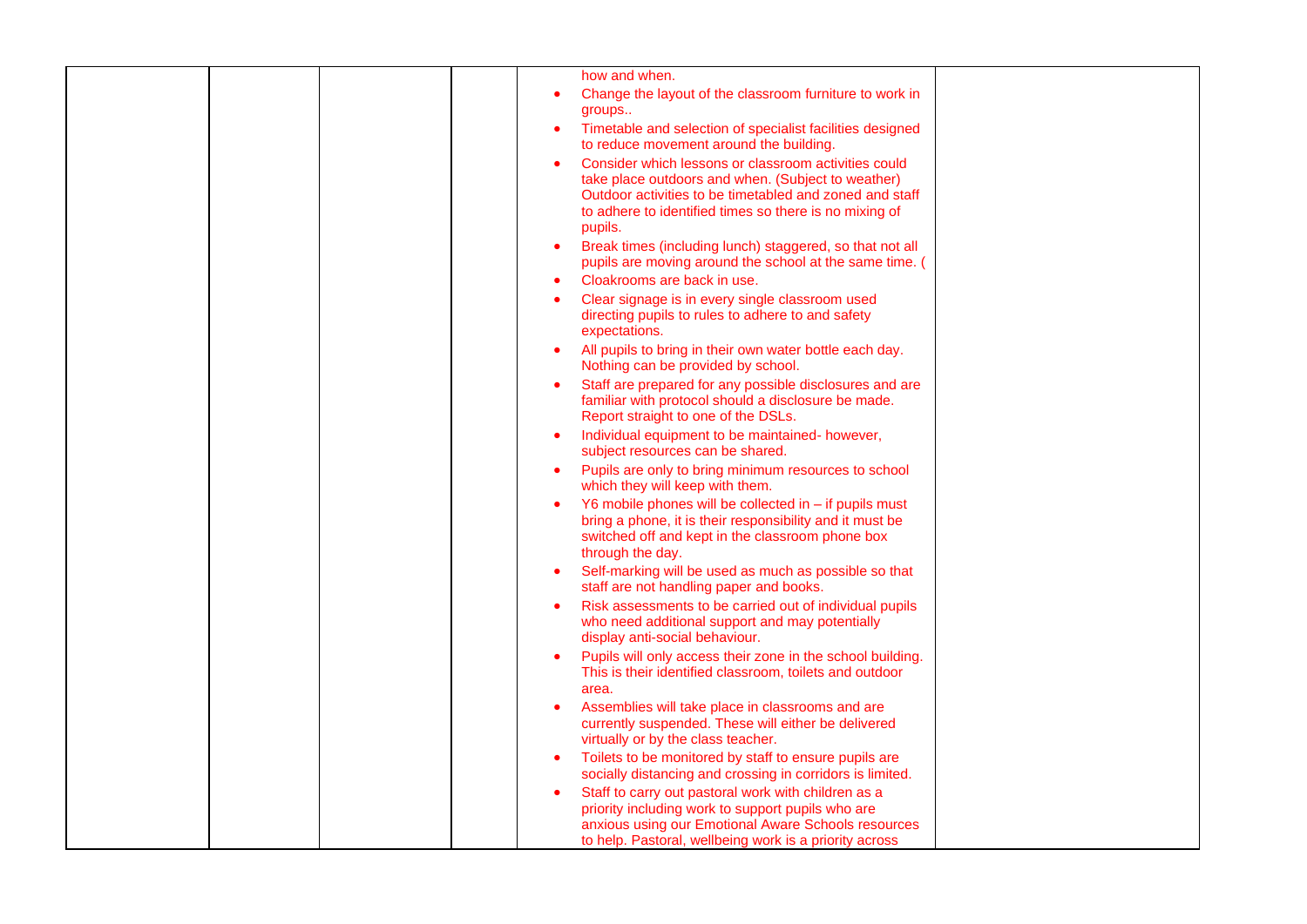|                                                 |                                                  |                                      | school. An online survey has been sent to parents<br>regarding their child's mental health and any<br>information they wish us to know before their child<br>returns to school.<br>PE lessons will be outdoors. If the weather is bad any<br>$\bullet$<br>outside provider can now deliver a classroom based<br>session<br>Music lessons delivered by peripatetic teachers will be<br>٠<br>on an individual basis only.                                                                                                                                                                    |                                                                                                        |
|-------------------------------------------------|--------------------------------------------------|--------------------------------------|--------------------------------------------------------------------------------------------------------------------------------------------------------------------------------------------------------------------------------------------------------------------------------------------------------------------------------------------------------------------------------------------------------------------------------------------------------------------------------------------------------------------------------------------------------------------------------------------|--------------------------------------------------------------------------------------------------------|
|                                                 |                                                  |                                      |                                                                                                                                                                                                                                                                                                                                                                                                                                                                                                                                                                                            |                                                                                                        |
| IT equipment                                    | Fit for purpose                                  | Children and Staff                   | Allocate time using the resources<br>$\bullet$<br>Restrict access to a manageable number of children.<br>$\bullet$<br>Consider the requirements for children requiring 1:1<br>$\bullet$<br>support, how this can be maintained<br>Wipe down desktops and computer equipment after use.<br>$\bullet$                                                                                                                                                                                                                                                                                        |                                                                                                        |
| External Play areas.<br>Playground and<br>field | Fit for purpose                                  | Pupils, and Staff                    | Access to the playgrounds and field areas and the level of<br>$\bullet$<br>control to be reviewed regularly.<br>Areas for play and quiet activities allocated to phases under<br>$\bullet$<br>the supervision of a member of staff with line of sight.<br>Ensure the fixed play equipment is safe for use and cleaned<br>on a regular basis.<br>Allocated areas for specific/quiet social activities for small<br>$\bullet$<br>groups which can be supervised by a member of staff with<br>line of sight                                                                                   |                                                                                                        |
| Off Site Visits.<br>Day Visits Only             | Safety                                           | Pupils and Staff                     | As of the 01 09 21 the following visit will be allowed;<br>There is no restriction in the distance of travel, but the class<br>must return to the school base location at the end of the<br>school day.<br>Staffing of the group visit to be compliant with the DoE<br>$\bullet$<br>guidance and the LA policy for Out of school Visits.<br>All day visits to be recorded using the EVOLVE system and<br>$\bullet$<br>authorised by the Headteacher to proceed.<br>Proposed adventurous activities assessments to be reviewed by<br>the EVOLVE Safety Officer and Approved by the LA's EVA | Further advice from the EVA                                                                            |
| Transport                                       |                                                  |                                      | Restrictions removed Class trips allowed.                                                                                                                                                                                                                                                                                                                                                                                                                                                                                                                                                  |                                                                                                        |
| Reporting of injuries                           | Compliance<br>with RIDDOR<br>13 and LA<br>Policy | Staff, Pupils and<br><b>Visitors</b> | Injuries to pupils, staff and visitors will be recorded as usual in<br>compliance to the LA's Policy. Major injuries that are reportable<br>under RIDDOR to be reported to the Safety Officer (Schools)<br>immediately, who will support to the school with the notification<br>to the HSE.                                                                                                                                                                                                                                                                                                | HSE - Employers Guidance - Incident<br>Reporting in Schools.<br>https://www.hse.gov.uk/pubns/edis1.pdf |
| <b>SEND Support</b>                             |                                                  | Pupils and Staff                     | SENCO to review the EHCP/PSP/PHP/IEP/PEEP for named<br>students and provide advice to the senior management and LA<br>of any concerns.                                                                                                                                                                                                                                                                                                                                                                                                                                                     | Safe Working in Education, Childcare<br>and Children's Social Care including<br>the use of PPE.        |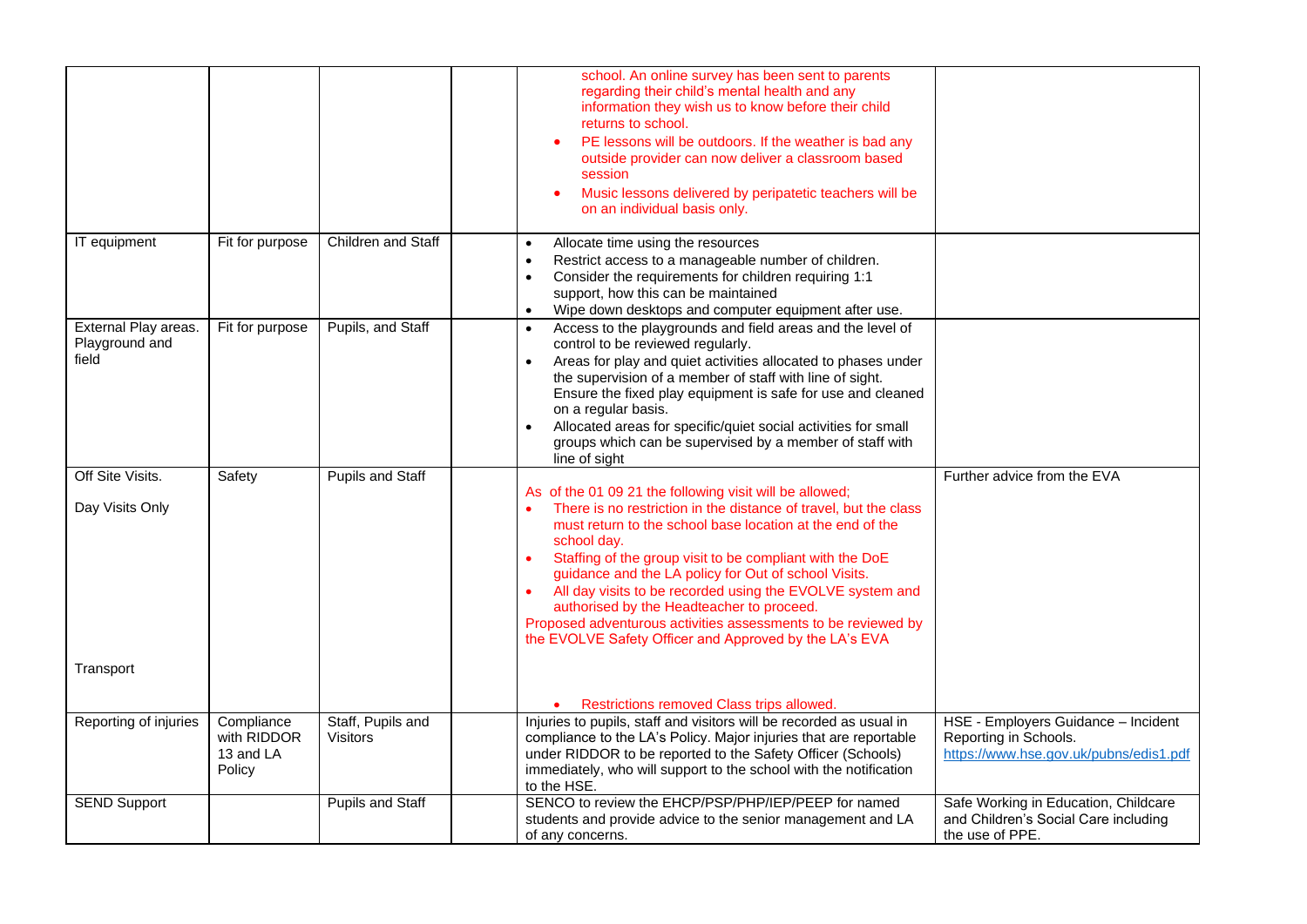|                                          |                           |                                    | (See link for government guidance for working in education and<br>the use of PPE)                                                                                                                                                                                                                                                                                                                                                                                                                                                                                                                                                                                                                        |                                                                                                                                                                     |
|------------------------------------------|---------------------------|------------------------------------|----------------------------------------------------------------------------------------------------------------------------------------------------------------------------------------------------------------------------------------------------------------------------------------------------------------------------------------------------------------------------------------------------------------------------------------------------------------------------------------------------------------------------------------------------------------------------------------------------------------------------------------------------------------------------------------------------------|---------------------------------------------------------------------------------------------------------------------------------------------------------------------|
| Holiday and After<br><b>School Clubs</b> |                           | Pupils and Staff                   | A room has been allocated for the club use.<br>Equipment and materials for activities to be separate from<br>school used equipment.<br>Separate storage provided for club equipment from school<br>equipment.<br>Care love Learn have:<br>Posters, (for example, to encourage consistency on hygiene<br>and keeping to own group)<br>soap for sinks, and hand sanitiser in rooms/learning<br>environments<br>disposable paper towels,<br>cleaning products,<br>$\bullet$<br>sanitising wipes for wiping some equipment<br>$\bullet$<br>lidded bins<br>$\bullet$<br>Regular communication between Headteacher and Care Love<br>Learn Manager continues to ensure absolute consistency of<br>approach      | GOV.UK guidance                                                                                                                                                     |
| <b>BAME</b>                              | Vulnerable to<br>COVID-19 | Named staff and<br>Named children  | Pupil group to remain in their class for all indoor activities to<br>$\bullet$<br>minimize interaction with others.<br>To consider the government advice relating to children of<br>$\bullet$<br>families within the BAME risk group and identify where<br>possible support needs.<br>Staff - Headteacher to complete an 1:1 informal discussion<br>$\bullet$<br>with any member of staff within a BAME risk group, to offer<br>reassurance for any concerns and/or support within the<br>ability of the school.<br>School Employee Assistance Programme can help provide<br>$\bullet$<br>support, advice and information. Call them on 0300 555<br>0120 (calls charged at local rate).                  | GOV.UK Advice<br>If an assessment is required of a<br>named person, see the LA's Corporate<br>guidance for BAME and vulnerable<br>Persons. Contact the Safety Team. |
| Employee<br>Wellbeing                    | Anxiety                   | School Staff and<br>their families | Employee Assistance Programme can help provide support,<br>$\bullet$<br>advice and information. Call your service provider. Insight<br>on 0300 555 0120 (calls charged at local rate). Open 24/7<br>Citizens Advice - offer free, independent, confidential and<br>$\bullet$<br>impartial advice on a range of financial issues.<br>We will conduct an online survey of staff to fully inform<br>$\bullet$<br>ourselves of any additional information about their own<br>mental health, worries and concerns that they wish to share<br>with us so we are in the best place to support everyone on<br>their return to school.<br>We continue to monitor the mental health and well-being of<br>$\bullet$ |                                                                                                                                                                     |